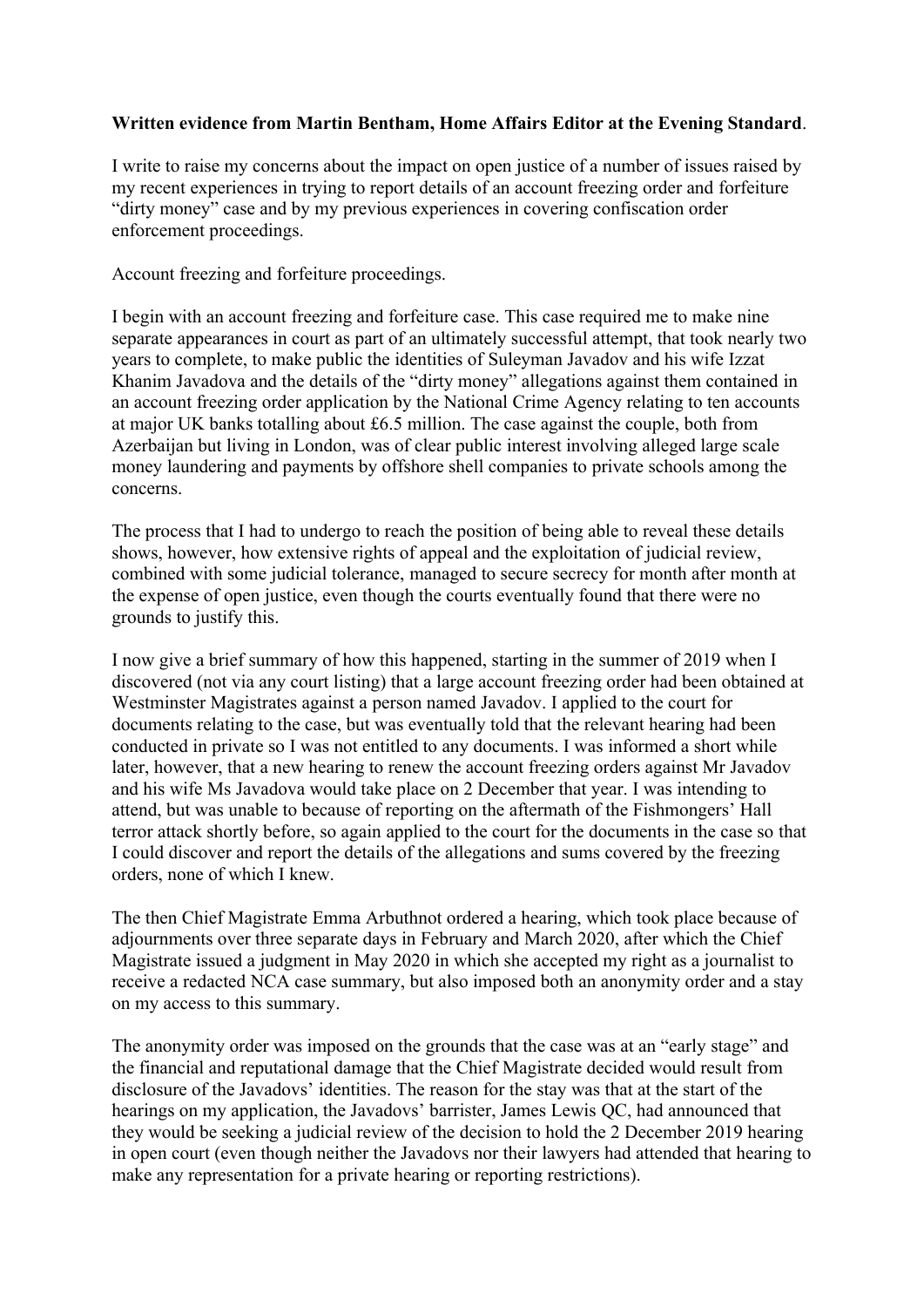Permission for this judicial review was eventually granted, but after a directions hearing in February 2021 that imposed further reporting restrictions, the Javadovs' case was finally rejected on all grounds after a hearing before Lord Justice Fulford and Mr Justice Johnson in the Divisional Court on 29 June this year, for which the judgment was only published on 29 September this year. That was 20 months after the original hearing to which it related and 16 months after the judgment by the Chief Magistrate granting me the right to the redacted NCA case summary, which I was instead denied because of the judicial review. It is worth noting that in the subsequent forfeiture proceedings the Javadovs' lawyers made clear that the purpose of the judicial review was to maintain anonymity, even though the issue of anonymity was not one of the four unsuccessful grounds on which the judicial review was granted (or sought). In other words, judicial review was being used as a device to frustrate open justice.

Meanwhile, forfeiture proceedings began after an application by the NCA to seize the approximately £6.5 million in the Javadovs' bank accounts on the grounds that the money was the proceeds of corruption and had been brought into the country unlawfully via the "Azerbaijan laundromat" network of brass plate companies, mostly offshore, fronted by "men of straw" as the NCA characterised it.

A directions hearing was held in October 2020 at which the Javadovs' lawyers, who had previously accepted that there would be a fully open hearing at which names would be disclosed, if the case came to forfeiture, said without warning they would be applying instead for a private hearing at the final hearing scheduled for July 2021 and asked for anonymity to be maintained as a result. The Chief Magistrate said she did not have time to consider detailed arguments at the directions hearing, but agreed – despite no specific grounds being presented by the Javadovs – to impose anonymity pending a pre-trial review hearing in May 2021. She did, however, invite me to submit an application for anonymity to be removed ahead of this, which I did.

A hearing to consider my application on anonymity was eventually scheduled for late March 2021, despite attempts by the Javadovs' lawyers to argue that it should not be held, and took place before District Judge Vanessa Baraitser. The Javadovs had briefly changed lawyers and their new barrister presented no specific argument to the court at all, other than arguing that a decision should be postponed until the pre-trial review in May. DJ Baraitser expressed dissatisfaction at the absence of any grounds for anonymity being presented to the longscheduled hearing, but agreed an adjournment because of the pending (though clearly hopeless) application for a fully private hearing when the final forfeiture proceedings took place

The pre-trial review hearing took place on 25 May 2021 at which the Javadovs' lawyers again presented no specific Article 8 or other grounds for anonymity, other than claiming that it would be wrong to remove it while the judicial review into the earlier freezing order hearing had still to be decided. DJ Baraitser rejected this and ordered that anonymity should be removed and that the final forfeiture hearing should be in public, basing her decision on both issues on the grounds that no arguments had been presented by the Javadovs to justify a different approach. Indeed, the couple, represented by James Lewis QC, told this hearing, contrary to their previous stance, that they were no longer seeking a fully private hearing on the grounds that it would be highly unusual for such a closed hearing to be permitted.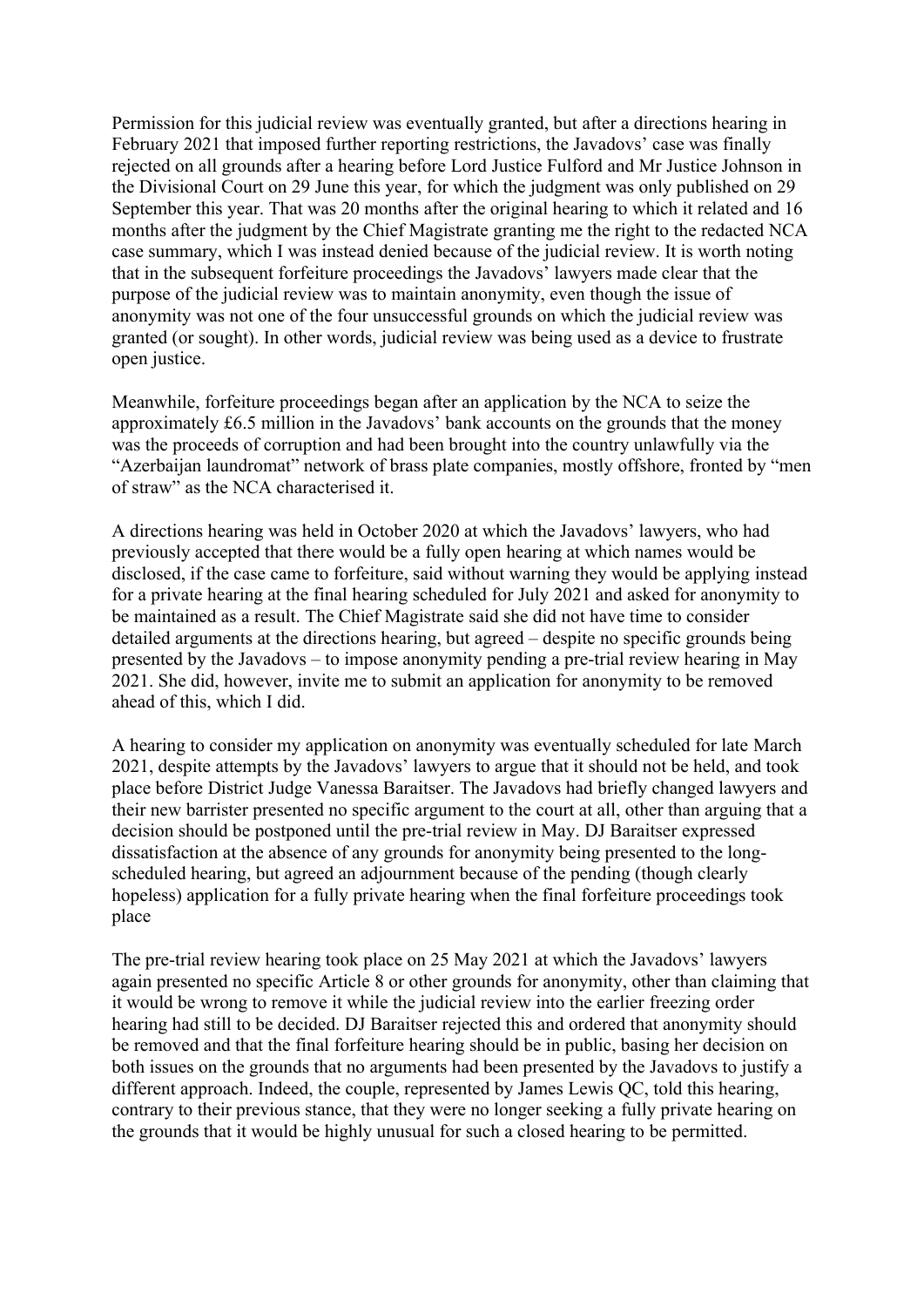Instead, however, the Javadovs' lawyers said they wanted to seek permission for a second judicial review, this time of DJ Baraitser's decision to lift anonymity. As a result, DJ Baraitser placed a stay on the removal of anonymity to give the Javadovs time to make this application, which they did.

Their application was rejected on the papers by the High Court judge, Mr Justice Freedman, but he granted a further stay because he said it was customary to allow the right to an oral hearing in such cases. This took place in June 2021 before Mr Justice Lavender, who similarly rejected the Javadovs' arguments on all grounds. He, however, also granted another stay after being told that the Javadovs wanted to contest his decision at the Court of Appeal. Their case was finally rejected by Lord Justice Singh on 29 June 2021, again on all grounds, on the same day as the judicial review on the freezing order stage before Lord Justice Fulford and less than a week before the start of the final forfeiture proceedings on 5 July 2021. These were originally scheduled to last ten days, but instead ended on the first day with a settlement in which the Javadovs agreed to forfeit just over £4 million to the NCA after accepting that the money had been brought into the country illegally. The Javadovs' barrister, Mr Lewis QC, told the court that one reason for the settlement was to avoid further details relating to the couple being made public and although it is clearly impossible to prove a definite link, it is perhaps significant that this success in recovering "dirty money" only occurred days after this newspaper made the couple's names public.

Either way, the above summary shows, even in this relatively concise form, what a tortuous struggle it was to be able to reach this position and although the judicial review judgment by Lord Justice Fulford and Mr Justice Johnson is an important ruling in favour of openness, I believe that there are several over-arching points worthy of consideration by this committee's inquiry.

The first is that the onus should always be on those seeking to depart from the open justice principle (i.e. by seeking anonymity or other restrictions) to provide the cogent and strong grounds for doing so before any such order is made. It should not be, as in this case, that a lack of court time, or a failure to present such grounds, results in a repeated adjournments, which by definition achieve the objective of those seeking anonymity at the expense of open justice and the right of the media and the public more generally to know what is taking place in our courts. In this case, the Javadovs' lawyers were indulged as they changed their arguments on a private hearing in a blatantly contradictory manner, presented no detailed grounds for anonymity, and sought to exploit the judicial review in the freezing order hearing (and the long delay in this being decided) to frustrate openness in the forfeiture proceedings.

Another relevant point is the extent to which repeated appeals were allowed. DJ Baraister's decision to remove anonymity at the pre-trial review in May 2021 followed a long process in which the Javadovs' lawyers had already failed to present any evidence to a previous hearing in March 2021 that was already meant to have decided anonymity, but still led to the couple being given three further opportunities to revisit their case, first on the papers at the High Court, then in an oral hearing at the High Court, and finally on the papers at the Court of Appeal. Each delay was, inevitably, the expense of open justice and press freedom to report, so was not without consequence and amounted to a success for the couple despite, as the courts repeatedly found, them having presented no grounds at any stage to justify anonymity.

In addition, there is practical point in relation to the open justice principle. I represented myself in this case because the cost to my newspaper of spending the money required to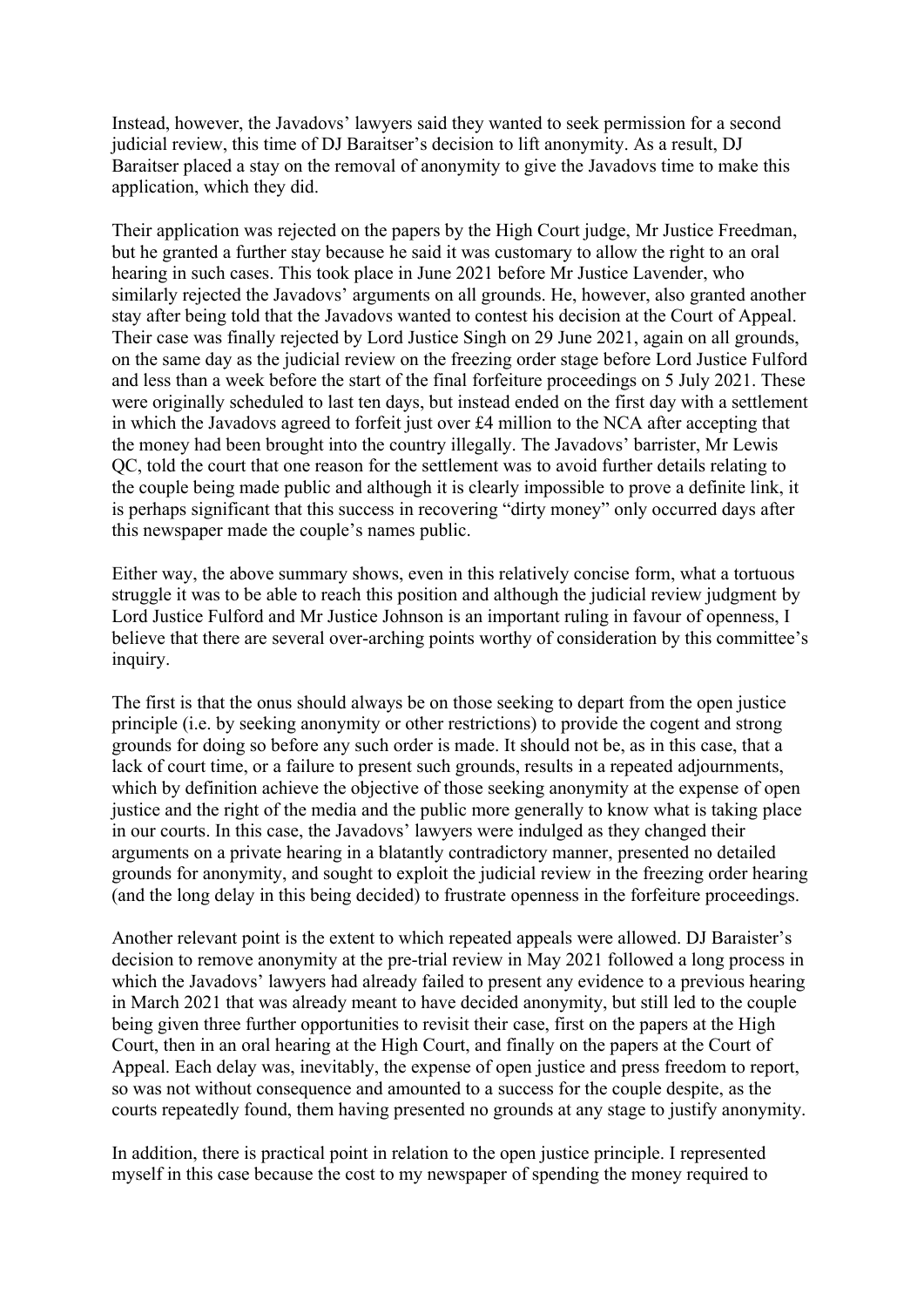instruct counsel would have been prohibitive and not cost-effective. The same would be the case for most media organisations. Even on a personal level, the vast effort that was required to continue fighting this case, which involved the repeated submission of skeleton arguments and legal correspondence, as well as attendance, as indicated above, at nine court appearances is not something that I could either justify on a regular basis, if at all in future, nor something that my newspaper would be likely to be able to afford to from a time perspective. Again, I am sure that the same would apply for most media organisations. Unless the courts are robust in upholding the open justice principle and not to indulge the type of approach seen in this case then those with the funds to pay wealthy lawyers (which of course will include many of those involved in "dirty money" cases among others) will succeed by default because the media will not in many cases be able to justify the time or money to fight prolonged court **battles** 

Finally, listing is an enduring problem. In my experience, which appears to match that of barristers involved in such hearings, account freezing order cases are not generally listed, certainly at Westminster Magistrates, either on lists provided to the media ahead of the relevant day or on the lists displayed at the court. It is thus almost impossible to know about a case, which is an obvious obstacle to properly transparent justice and the ability of the media to know when it is worthwhile going to court (or even to find out once at a court whether such a hearing is taking place). Advance lists should ideally be published online in advance, including for magistrates' courts (which are where freezing order and forfeiture cases take place) and certainly on the printed lists at the relevant court itself. The names of the respondents (not the initials) should be listed too, unless there is a specific court order to the contrary, and it would also be helpful if any indication of the nature of the case could be part of the listing. Otherwise, it will remain difficult to identify cases, given the large number of cases taking place each day at a court such as Westminster Magistrates.

## Confiscation orders

I have previously encountered a specific problem with obtaining information about court decisions to agree to write off confiscation order debts via the certificate of inadequacy process. The problem is that I have encountered is that in a number of cases when the extent of the inadequacy was agreed by the CPS and the subject of the confiscation order, the application was dealt with by the Crown Court administratively on the papers with no hearing listed and no court record of the basis of the decision. The CPS has argued in the past that it is unable to disclose the reasons for agreeing that the debt should be written off, meaning that the media and the public have no way of knowing whether such a decision was justified or not. It also means that the public, which has been told that a criminal has been ordered to repay a particular sum, is in fact left misinformed because clearly no such repayment will have been made or even ultimately sought.

I cite two cases that I identified via Freedom of Information, one involving the write-off of a £14 million confiscation order and the other involving the write-off of another confiscation order totalling more than £1 million.

Clearly, if there is to be proper transparency, such cases should be listed and held in open court, even if both parties agree as to what the outcome should be, and there should be a judgment published setting out the rationale for any reduction in the confiscation order (which as the NCA and politicians have argued can often be the best way of sanctioning serious criminals, as well as ensuring that they do not profit from their illegal actions). I should add, as a dispiriting aside, that the last time I submitted an Freedom of Information request to the CPS for details of certificate of inadequacy I received a response, contrary to